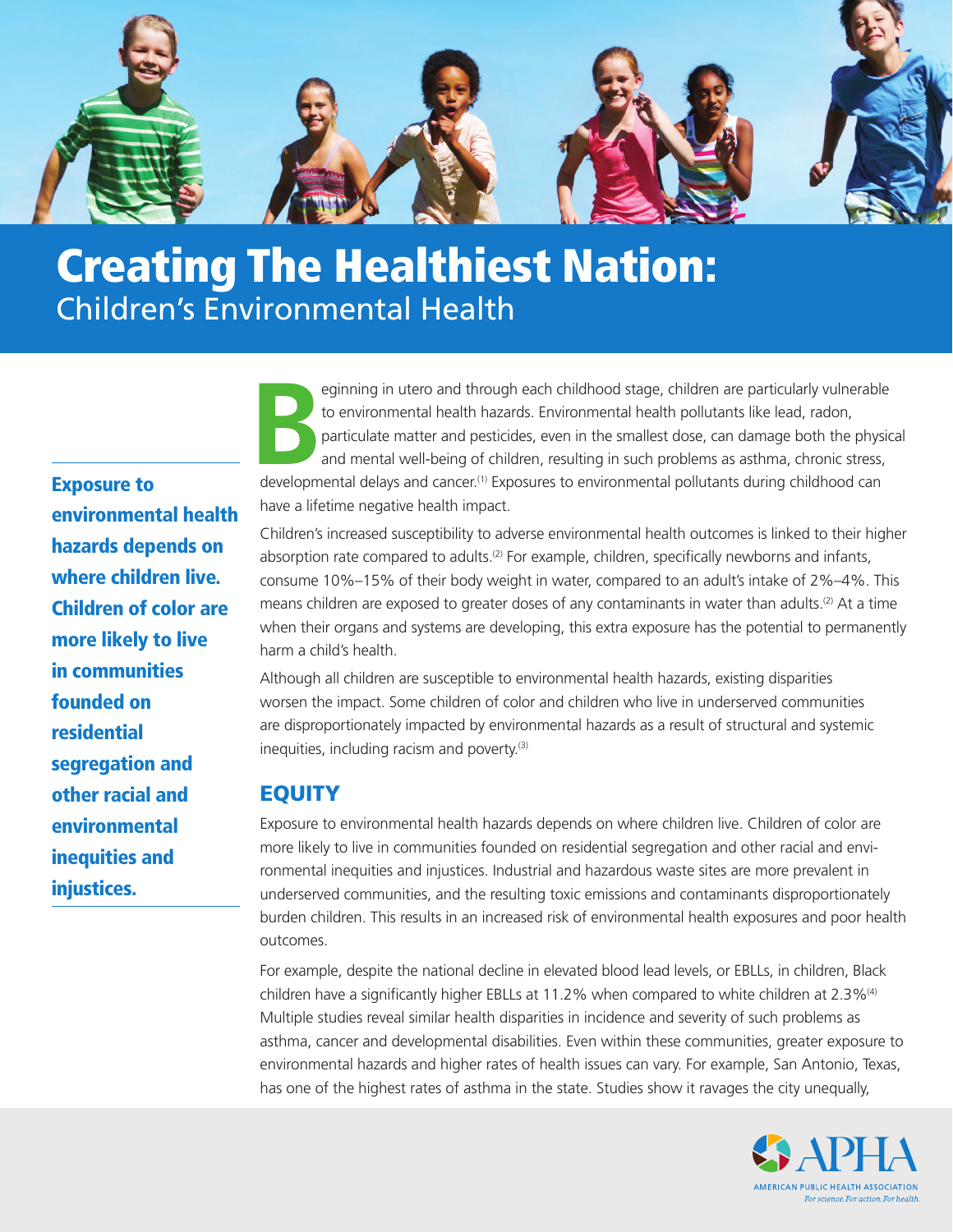

state visiting the emergency room due to asthma episodes.<sup>(5)</sup> majorly affecting ZIP codes in low-income neighborhoods such as Bexar County, which has the highest number of children in the

## **HOUSING**

Where children live, and their surrounding neighborhood, plays an integral role in determining their overall health. Children living in substandard housing conditions and underserved neighborhoods are more likely to be exposed to lead paint, water pollutants, radon, mold, mites, dust in carpets and on foors, etc., leading them to suffer adverse health and developmental outcomes. Studies have shown that historical segregation, high housing costs and housing policies are major factors that infuences where families of color reside.<sup>(6,[7\)](#page-3-5)</sup> Black, American Indian/Alaskan Native, and Latinx children are six to nine times more likely than white children to live in high-poverty communities[.\(8\)](#page-3-6) These communities have the highest proportion of crowded housing conditions associated with repeated hospitalization for childhood asthma.<sup>(9)</sup> Other risks linked to substandard housing infrastructure are lack of safe drinking water, ineffective waste disposal, pest infestations and inadequate food storage[.\(10\)](#page-3-8) 

## CHILDHOOD EDUCATION SETTINGS

On average, children spend approximately seven hours in school and/or child care per day, emphasizing the importance for having a safe and healthy school and child care environment for all. However, according to 2017 American Society of Civil Engineers' Infrastructure Report Card, nearly one-fourth of the US public-school building systems are in fair or poor condition[.\(11\)](#page-3-9)  Students in these public schools are more likely to be of color and from low-income families[,\(12\)](#page-3-10) indicative of the inequities that exists in accessing safe and healthy educational settings. In the US, household income and neighborhood quality play a large role in how school systems are funded, emphasizing how segregation and racism worsen the disparities in educational systems. Highpoverty schools districts catering mostly to students of color receive about \$1,500 less per student than the national average compared to predominantly poor white school districts that receives about \$150 less.<sup>[\(13\)](#page-3-11)</sup> In terms of children's productivity, a study found schools in areas with the highest air pollution levels had the lowest attendance rates and test scores.<sup>[\(14\)](#page-3-12)</sup> Another study revealed a relationship between chronic absenteeism and outdoor air quality and green space[.\(15\)](#page-3-13) A total of 13.8 million missed school days were recorded in 2013, and asthma was identifed as one of the leading cause of absenteeism due to illness.<sup>(15)</sup> Unfortunately, no federal lawi requires schools to ensure safe and healthy school property, evident in the fact that schools can be located close to major roadways or oil and gas facilities, putting students at ongoing risk.<sup>[\(16\)](#page-3-14)</sup>

#### NEIGHBORHOOD CONDITIONS

Insufficient infrastructure such as a lack of safe parks and poorly maintained and connected sidewalks in communities of color limits the amount of time children can actively interact with their environment. Many underserved communities are near highdensity roads, polluting industries, toxic waste sites and more, exposing children to elevated levels of harmful air pollutants and negatively impacting their health and well-being[.\(17\)](#page-3-15) Poor air quality in communities of color, due to aerosolized pollutants, increased exposure to ozone, carbon monoxide and particulate matter, leads to a disproportionate burden of asthma in children of color. According to the US Environmental Protection Agency, Black children are twice as likely to be hospitalized for asthma and are four times as likely to die from asthma as white children.<sup>(18)</sup> A recent study showed that air pollutants can cross the placental barrier. Researchers found a probable link between high prenatal exposure to emissions from motor vehicles as a result of living in close proximity to high-traffic roadways while pregnant and elevated blood pressure in children.<sup>(19)</sup>

i The Agency for Toxic Substances and Disease Registry devised an approach that can be used to ensure the Early Care and Education programs are not placed on property, in buildings, or next to facilities where there are hazardous chemicals [\(https://www.atsdr.cdc.gov/safeplacesforECE/cspece\\_guidance/siting\\_criteria.](https://www.atsdr.cdc.gov/safeplacesforECE/cspece_guidance/siting_criteria.html) [html](https://www.atsdr.cdc.gov/safeplacesforECE/cspece_guidance/siting_criteria.html)).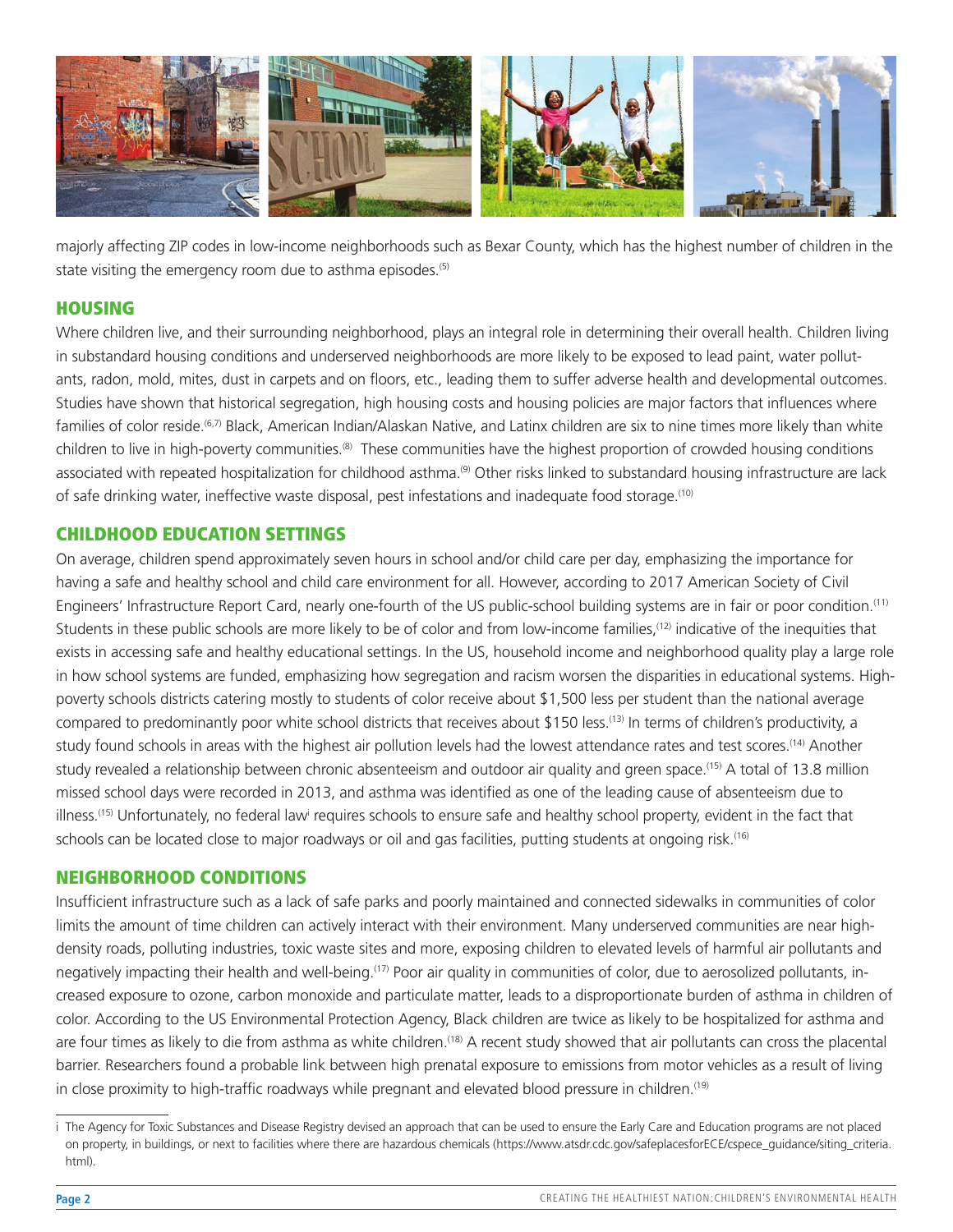# CLIMATE CHANGE

Climate change increases the risks of exposure and intensifes the health impacts of environmental health pollutants. For example, climate change is known to increase the frequency and intensity of extreme heat events, thereby infuencing air pollution levels. Poor air quality linked to increased presence of ground level ozone and particulate matter, which affects the lungs, exacerbates the condition of children with existing respiratory health issues like asthma and can cause developmental delays[.\(20-23\)](#page-3-17) Extreme heat events are also known to disproportionately impact low-income communities lacking green spaces and tree canopies, especially those within urban areas in the US.<sup>[\(24\)](#page-3-18)</sup> Children are at a greater risk of dehydration, heat stroke, heat exhaustion and some respiratory health concerns during extreme heat events, especially child athletes.<sup>(25,26)</sup>

# RECOMMENDATIONS

Children, regardless of where they live, learn and play, should have the opportunity to live in a safe and healthy environment to achieve optimal health.



**Ensure equity and justice are the basis for any decision making process regarding children and their health. For example, equity and social justice are embedded in the operations of all government agencies in Seattle-King County. This includes the use of an Equity Impact Review, a process and tool to identify, evaluate and communicate the potential positive and negative impacts of a policy or program on equity[.\(27\)](#page-3-20)** 



**Strengthen the Office of Children's Health Protection Regulatory Support and Science Policy Division within the US Environmental Protection Agency, to set standards and policies that continually protect children's health and their environment.** 



**The federal government must ensure state and local health agencies are held accountable for the implementation of children environmental health laws and regulations.** 



**The federal government must strengthen and ensure existing plans and policies such as the Fair Housing Act, which provides equitable and safe access to affordable, safe housing regardless of socio-economic status. If**  needed, propose, implement and enforce new policies that benefit everyone and promote equity.



**Federal, state and local entities should collaborate, fund and enforce routine testing and inspection of homes for environmental health hazards such as radon, lead and mold.** 



**Government agencies must ensure those conducting home inspections have a basic understanding of how housing conditions can impact health.** 



**Education, public health and environmental protection agencies at the federal and state levels should develop a mechanism that ensures cross-agency collaboration for protecting children's environmental health at school and in child care settings[.\(15\)](#page-3-13)** 



**State and local governments should work with urban planners and community organizations with anti-displacement strategies in place to increase green spaces and access to green spaces in underserved communities.** 



For more recommendations on strengthening children's environmental health, see APHA policy statements 201710, "Protecting Children's Environmental Health: A Comprehensive Framework" and 20197, "Addressing Environmental Justice to Achieve Health Equity." (Available at<www.apha.org/policy-statements>).